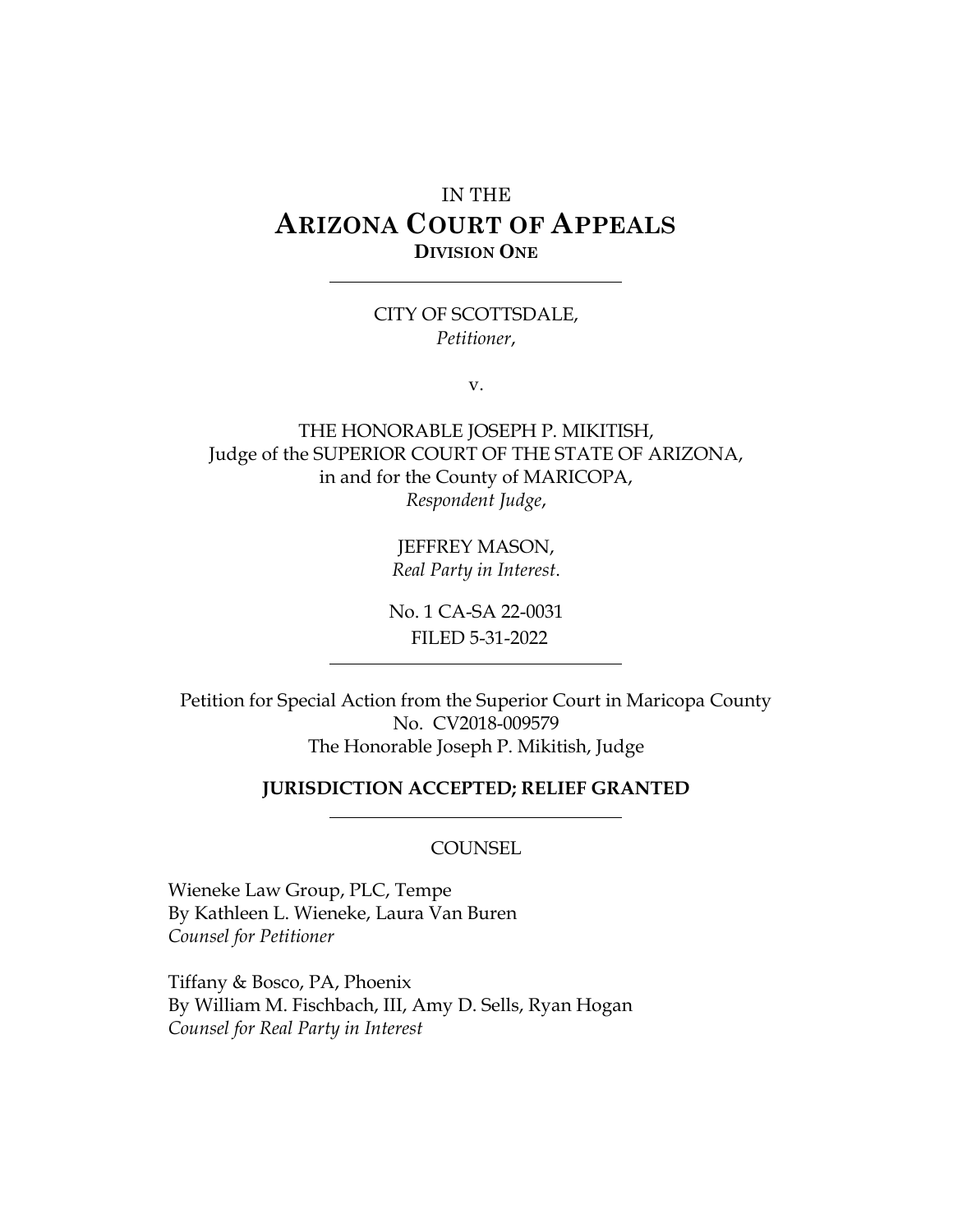## **OPINION**

Judge James B. Morse Jr. delivered the opinion of the Court, in which Presiding Judge Jennifer B. Campbell and Judge Randall M. Howe joined.

### **M O R S E**, Judge:

 $\P$ **1** In this special action, the City of Scottsdale ("the City") petitions to reverse the superior court's denial of summary judgment on Jeffery Mason's ("Mason") defamation claim. For the reasons set forth below, we conclude that absolute immunity protects statements in a police report made by a police officer who is a victim of the reported crime. Accordingly, we accept special-action jurisdiction, and instruct the superior court to enter summary judgment for the City on Mason's defamation claim.

### **FACTS AND PROCEDURAL BACKGROUND**

**¶2** Mason sued the City for defamation based on statements made in police reports by the City's officers who responded to reports of a disturbance between Mason and a neighbor. In their reports, the police officers stated that Mason pointed a gun either at the officers or in their direction. Mason claims those statements are false and defamatory, relying on body camera footage showing the gun pointed downwards and not directly at the officers. The State charged Mason with aggravated assault, alleging the officers were victims. Mason later pled guilty to felony disorderly conduct and was placed on probation. Mason's wife, Cynthia Mason, was separately charged with failure to follow police orders and ultimately acquitted of those charges.

**¶3** The City moved for summary judgment on Mason's defamation claim, arguing that the officers' statements were protected by absolute immunity as crime victims or by qualified immunity as police officers. The superior court found that absolute immunity does not apply because "the statements included in their reports were not complaints made to the police" but "the officers' documentation of their own work in their official capacity." The court also denied summary judgment on qualified immunity grounds, concluding it was for the jury to determine whether "the evidence is clear and convincing that the officers made statements with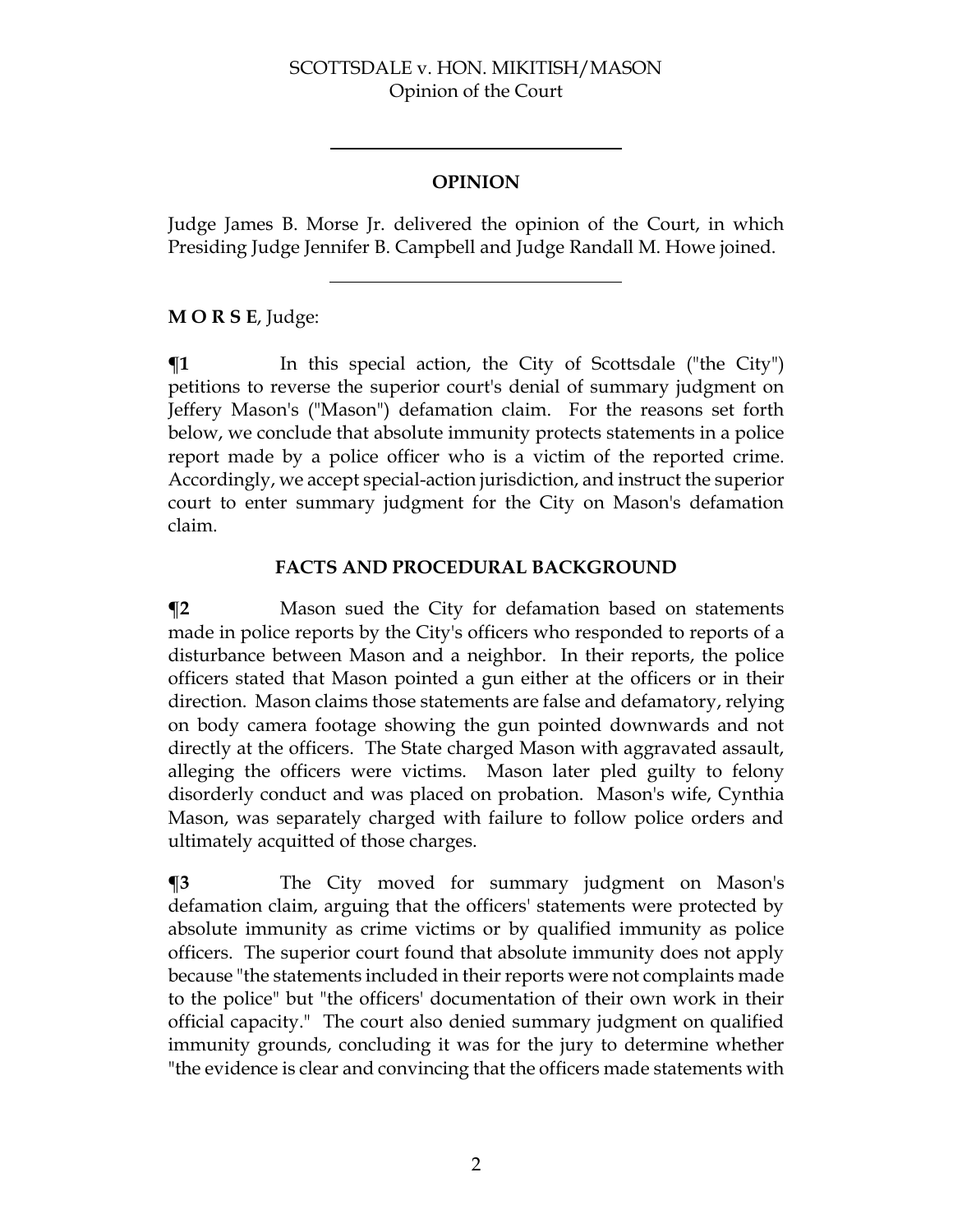malice, knowing of their falsity or actually entertaining doubts about their truth." The officers seek special-action review of that denial.

#### **JURISDICTION**

**¶4** "Special action jurisdiction is appropriate when a party lacks 'an equally plain, speedy, and adequate remedy by appeal,' and 'the case presents an issue of statewide importance and first impression.'" *Gilbert Prosecutor's Office v. Foster*, 245 Ariz. 15, 17, ¶ 5 (App. 2018) (quoting Ariz. R.P. Spec. Act. 1(a) and *Hamblen v. Hatch*, 242 Ariz. 483, 486, ¶ 12 (2017)). "Although we normally disfavor accepting special action jurisdiction to review the denial of a motion for summary judgment, questions concerning immunity are particularly appropriate for special action review." *Tucson Unified Sch. Dist. v. Borek*, 234 Ariz. 364, 367, ¶ 5 (App. 2014); *see Henke v. Superior Court*, 161 Ariz. 96, 99 (App. 1989) (accepting special-action jurisdiction because "we cannot allow a state official to be forced to trial when the process can and should be aborted in its early stages").

**¶5** Mason does not dispute that special-action jurisdiction is appropriate in cases involving claims of immunity. Instead, he urges us to decline jurisdiction and find the issue waived under the doctrine of laches. *See Schoenberger v. Bd. of Adjustment of City of Phx.*, 124 Ariz. 528, 530 (1980) (noting laches may be applied to deny special-action relief). "Laches will generally bar a claim when the delay is unreasonable and results in prejudice to the opposing party." *Sotomayor v. Burns*, 199 Ariz. 81, 83, ¶ 6 (2000). Mason asserts that the City could have raised the same issues via special action immediately after the court denied its motion to dismiss. But the superior court found dismissal inappropriate "based upon these allegations *at this stage of the proceedings*." (Emphasis added.) After the close of discovery, the City moved for summary judgment, timely sought reconsideration when the court denied its motion, and promptly filed this special action after reconsideration was denied. Because the City did not unduly delay in seeking special-action relief, we accept jurisdiction.

#### **DISCUSSION**

**¶6** Absolute privileges "recogni[ze] that certain persons, because of their special position or status, should be as free as possible from fear that their actions in that position might have an adverse effect upon their own personal interest." *Green Acres Tr. v. London*, 141 Ariz. 609, 612 (1984). Whether and to what extent a privilege applies is a matter of law we review de novo. *See id*. at 613.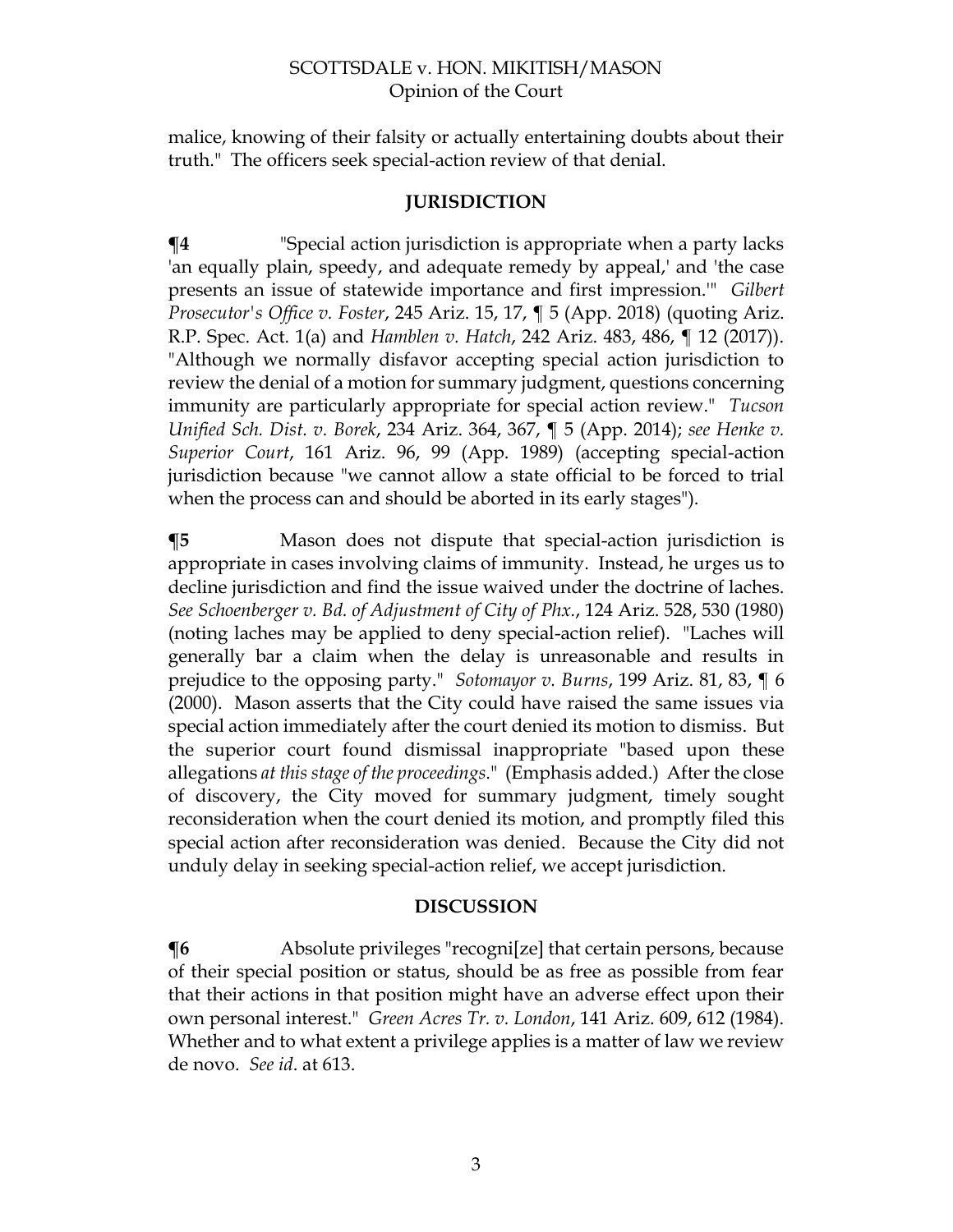**¶7** Arizona law does not extend absolute immunity to all statements made by police officers in reports. *See Portonova v. Wilkinson*, 128 Ariz. 501, 503 (1981) (declining to "accord the absolute privilege to all public officers and employees of the state"). But, as Mason acknowledges, our Court has extended an absolute privilege to citizen crime victims' statements to the police. *See Ledvina v. Cerasani*, 213 Ariz. 569, 574, ¶ 14 (App. 2006). This privilege is part of the common-law's "absolute immunity for statements made in furtherance of judicial proceedings," and is guided, in part, by the Victim's Bill of Rights in Article 2, Section 2.1, of the Arizona Constitution. *Ledvina*, 213 Ariz. at 572-73, ¶¶ 7, 14; *see also Green Acres*, 141 Ariz. at 613 (discussing judicial-proceeding privilege).

**¶8** Mason does not challenge the crime-victim privilege established in *Ledvina* but argues it does not apply to this case because *Ledvina* only applies to citizens statements to police and its "narrow holding does not extend to false statements made by police officers." Mason further argues that the crime-victim privilege does not apply because the criminal case has concluded, and the protections of the Victim's Bill of Rights are "limited to the duration of the criminal justice process." We reject both arguments.

# **I. Police-Officer Victims.**

**¶9** Arizona courts have rejected attempts to treat police-officer victims differently than other crime victims. In *State v. Roscoe*, our supreme court addressed victim-interview legislation that provided "a peace officer shall not be considered a victim if the act that would have made him a victim occurs while the peace officer is acting in the scope of his official duties." 185 Ariz. 68, 70 (1996) (quoting A.R.S. § 13-4433(F) (1992)). The supreme court found that the legislation was in direct conflict with the constitutional definition of a victim in "Ariz. Const. art. II, § 2.1(C), which states, in part, that '"[v]ictim" means a person against whom the criminal offense has been committed . . . except if the person is in custody for an offense or is the accused.'" *Id.* at 71. Because the conflict between the statute and constitution was direct, the court found the legislature's attempt to exclude police officers from the definition of victim was unconstitutional. *Id.* at 74; *see also State v. Matthews*, 245 Ariz. 281, 283 (App. 2019) (finding the arresting police officers were victims entitled to refuse pretrial interviews with the defendant); *State v. Sorkhabi*, 202 Ariz. 450, 453, ¶ 13 (App. 2002) (determining that an officer fell "within the definition of 'a person against whom the criminal offense [of resisting arrest was] committed'" (quoting A.R.S. § 13-4401(19)).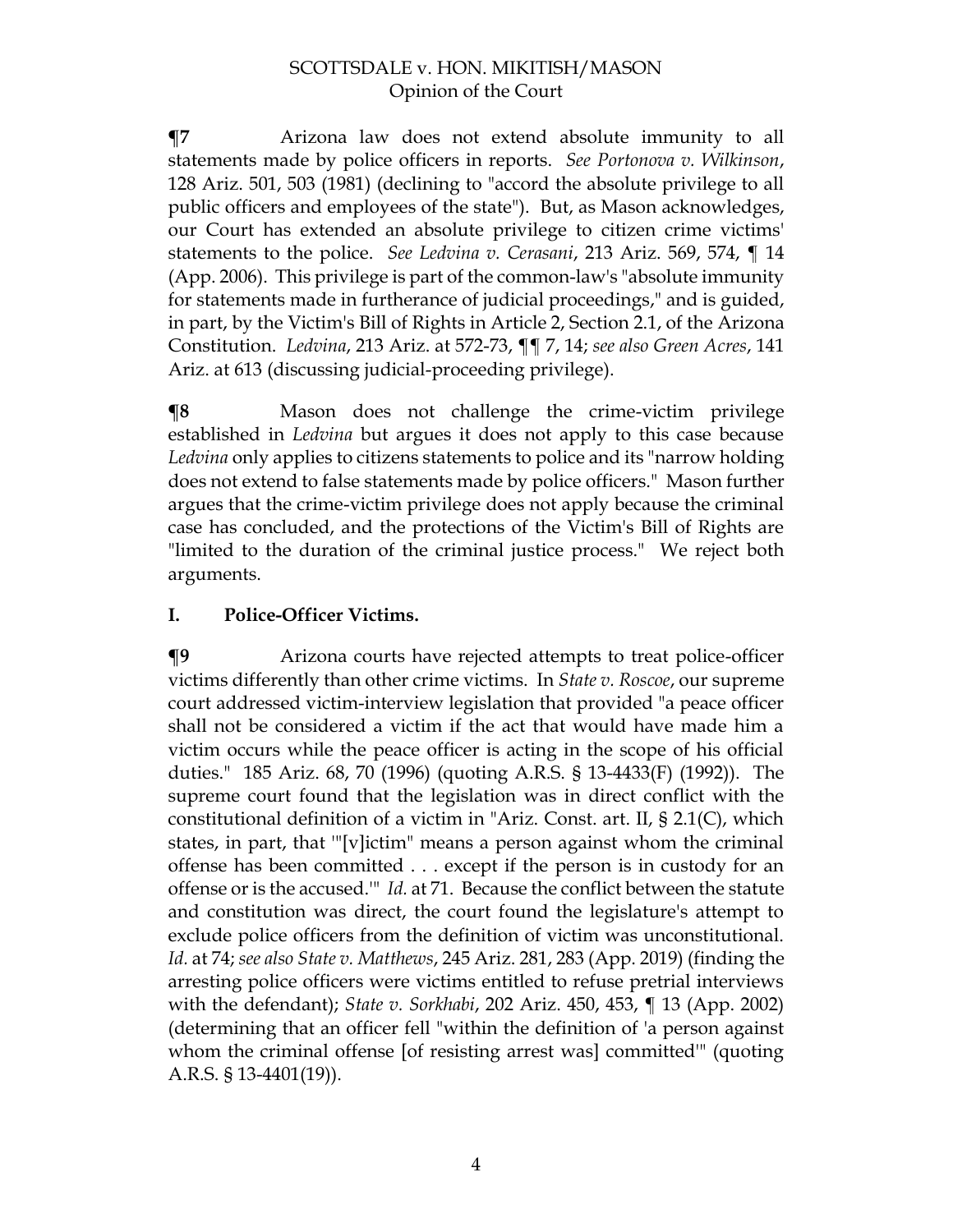**¶10** Mason relies primarily on *Grimm v. Arizona Board of Pardons & Paroles*, 115 Ariz. 260 (1977), and *Chamberlain v. Mathis*, 151 Ariz. 551 (1986), to argue that police-officer victims should not be afforded the immunity enjoyed by civilian victims. In *Grimm*, our supreme court rejected absolute immunity for public officials "acting in other than true judicial proceedings . . . ." 115 Ariz. at 265. In *Chamberlain*, the court rejected absolute immunity for "high level" executive officials. 151 Ariz. at 556-60. But the court in *Chamberlain* recognized the judicial-proceedings immunity set forth in *Green Acres* for acts with a "close, direct relationship to" judicial proceedings, *id*. at 558, and a victim's complaint to police is a first step in a judicial proceeding, *Ledvina*, 213 Ariz. at 572-75, ¶¶ 10-12.

**¶11** Mason further argues that officer-victims should be excluded from the protections afforded by *Ledvina* because their statements are "made in the line of duty." But our cases have rejected similar distinctions. Lawyers are required to report ethical violations by colleagues, *see* Ariz. R. Sup. Ct. 42, ER 8.3 (requiring lawyers to report others for violations of the Rules of Professional Conduct), but our courts have long applied absolute immunity for Bar complaints filed by attorneys against other lawyers, *see, e.g.*, *Drummond v. Stahl*, 127 Ariz. 122, 126 (App. 1980) (finding that absolute privilege protected attorney who filed bar complaint against another attorney); *Sobol v. Alarcon*, 212 Ariz. 315, 318, ¶¶ 14-15 (App. 2006) (providing absolute immunity to attorney reporting unauthorized practice of law); *see also Bailey v. Superior Court*, 130 Ariz. 366, 368 (App. 1981) (holding absolute privilege applied to statements in complaint filed with Commission on Judicial Qualifications).

**¶12** Mason acknowledges that civilian crime victims have absolute immunity for statements made to police officers. But Mason provides no authority for the proposition that such immunity applies to a civilian crime victim but not for a crime victim who also is a police officer. *See Roscoe*, 185 Ariz. at 70 (agreeing with the proposition that peace-officer victims are "entitled to the same constitutional protections afforded to other victims" (quoting *State v. Roscoe*, 182 Ariz. 332, 335 (App. 1994))). 1

<sup>1</sup> Arizona's federal courts, applying Arizona law in unpublished decisions, have arrived at conflicting conclusions regarding immunity for statements in police reports. *Compare Wilson v. Pima County*, CV-04-502- TUC-JM, 2007 WL 9724098 (D. Ariz. May 1, 2007) (applying absolute immunity for reporting by law enforcement), *and Outley v. Moir*, CV-19- 0019-PHX-JAT (JFM), 2021 WL 2228575 (D. Ariz. Feb. 8, 2021) (same), *with*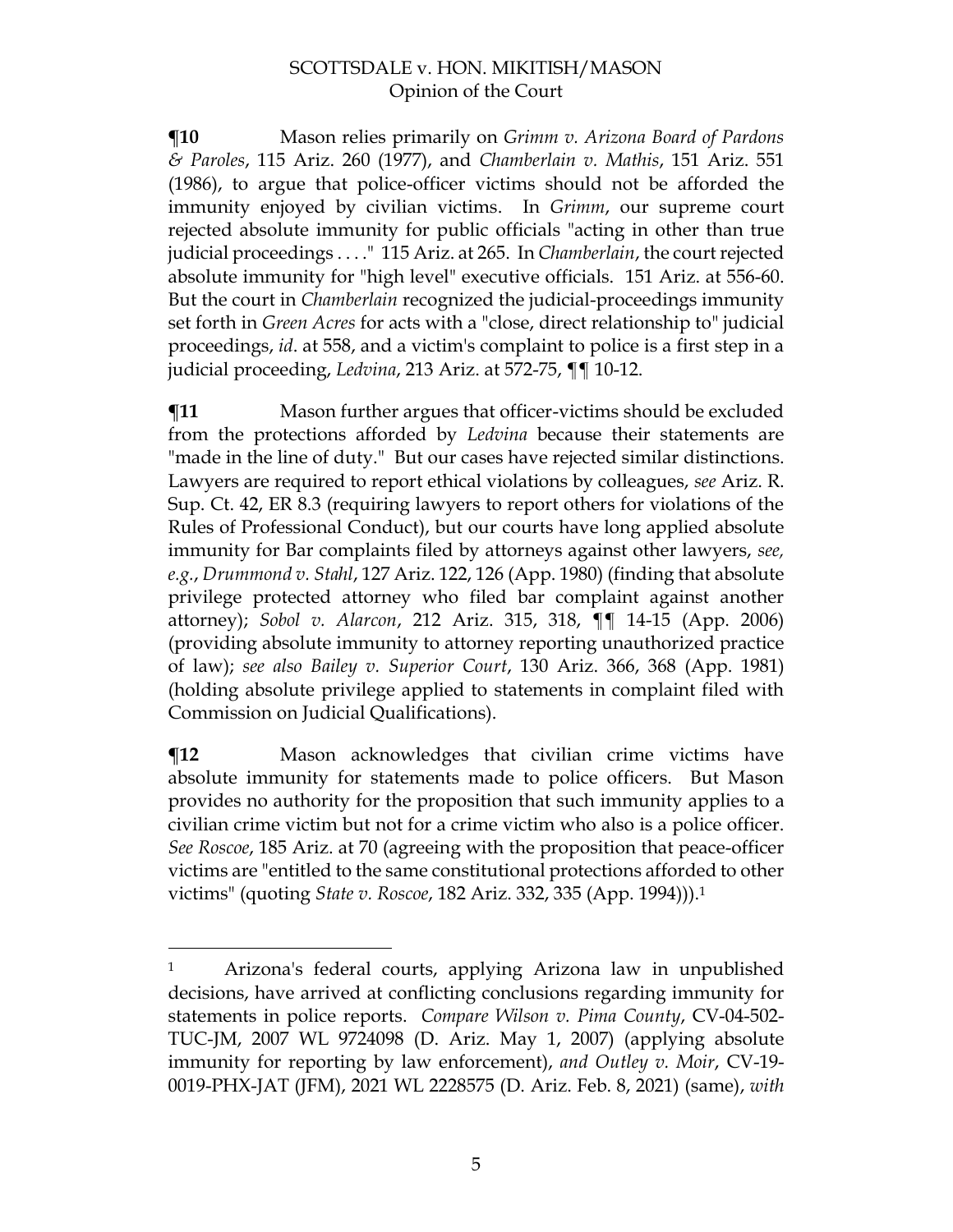**¶13** Accordingly, we hold that statements made by lawenforcement officers detailing incidents in which the law-enforcement officer is the victim of the reported crime are subject to the absolute privilege set forth in *Ledvina*.

## **II. Duration of Absolute Immunity.**

**The Term** Mason also argues that any immunity only extends for the duration of the criminal case and his discharge from probation terminated the officer's immunity. Mason is correct that the statutory provisions of the Victim's Bill of Rights are generally tethered to the duration of criminal proceedings. For example, a victim's right to refuse interviews under A.R.S. § 13-4433(B) expires after "the final disposition of the charges, including acquittal or dismissal of the charges, all post-conviction release and relief proceedings and the discharge of all criminal proceedings relating to restitution." A.R.S. § 13-4402(A); *see also* Ariz. R. Crim. P. 39(a)(3) ("A victim retains the rights provided in these rules until the rights are no longer enforceable under A.R.S. §§ 13-4402 . . . ."); *State v. Leonardo, ex rel. County of Pima*, 226 Ariz. 593, 596, ¶ 11 (App. 2011) (noting "a victim retain[s] his or her rights during a defendant's term of probation"). However, Mason's argument fails because a statutory victim's rights only attach at the time of an arrest or the filing of criminal charges. *See* A.R.S. § 13-4402(A) (providing that victim's rights "arise on the arrest or formal charging" of the defendant); *State v. Stauffer*, 203 Ariz. 551, 553, 555, ¶¶ 5, 15 (App. 2002) (declining to extend victim's rights to other testifying alleged victims whose cases had not been charged). The immunity provided by *Ledvina* explicitly applies to statements made before arrest and charging. 213 Ariz. at 569, ¶ 2 (noting that Mr. Ledvina was charged after his neighbor reported him to police). If the common-law immunity provided in *Ledvina* were similarly limited to the duration of the criminal justice process, the privilege would be eliminated for nearly all victim statements made during the pre-charging investigation of a crime.

 $\P$ **15** Absolute immunity in this context is not solely a creation of the Victim's Bill of Rights—it is derived from a common-law privilege for statements made in judicial proceedings as recognized in the other jurisdictions and the Restatement. *Ledvina*, 213 Ariz. at 572-75, ¶¶ 10-15 (collecting cases); *see, e.g.*, Restatement (Second) of Torts § 587 ("A party to

*Sweet v. City of Mesa*, CV-17-00152-PHX-GMS, 2022 WL 363999 (D. Ariz. Feb. 4, 2022) (concluding officers lacked absolute immunity). However, those cases did not address a situation in which the reporting officer was the victim of the reported crime.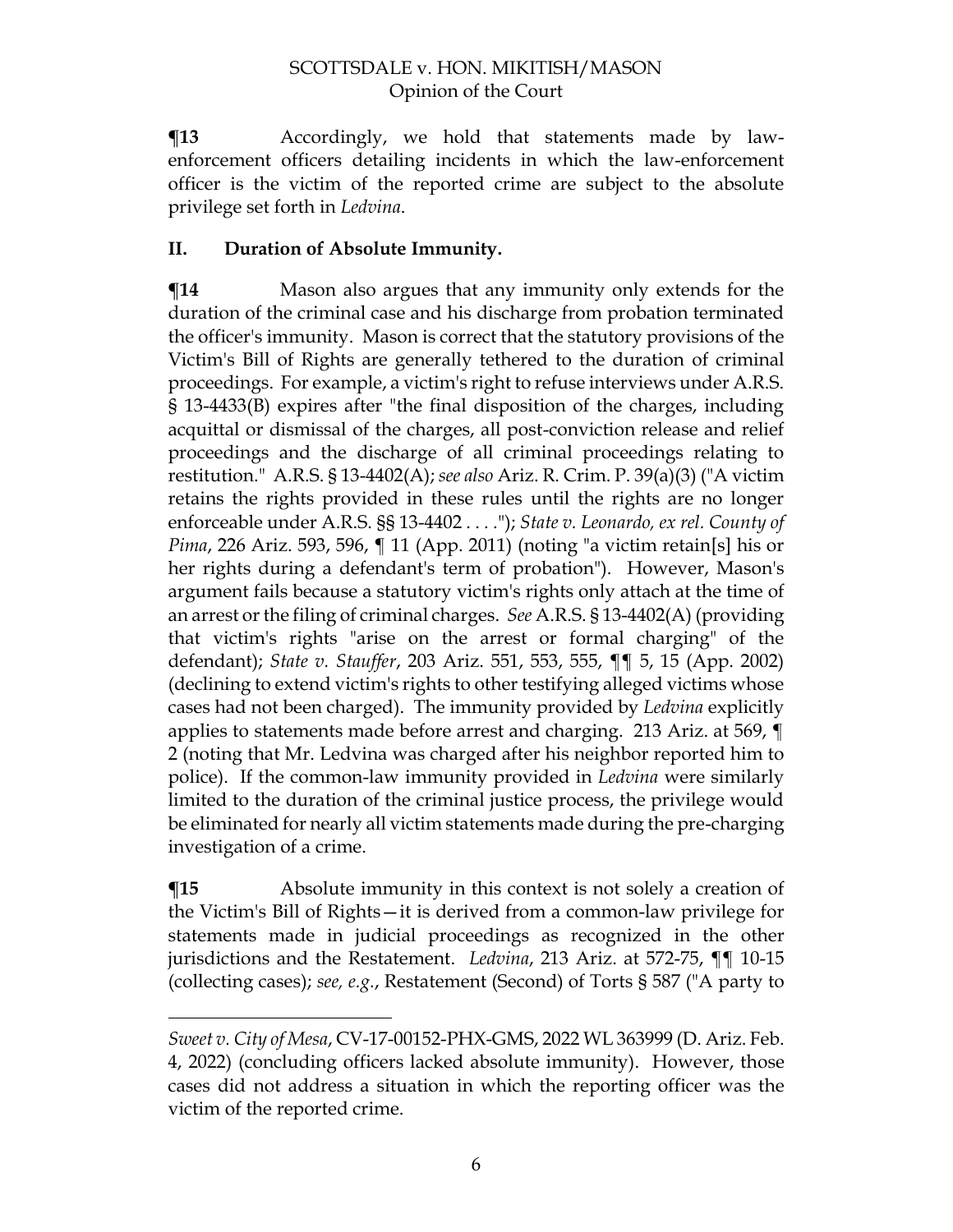a private litigation or a private prosecutor or defendant in a criminal prosecution is absolutely privileged to publish defamatory matter concerning another in communications preliminary to a proposed judicial proceeding . . . ."). The *Ledvina* court also looked to Arizona cases applying absolute privilege to complaints to the State Bar and the Board of Legal Document Preparers to determine that such a privilege should equally extend to victim's statements to police. *Id.* at 572, ¶¶ 8-9. Accordingly, while "the Victim's Bill of Rights significantly aids in guiding [the court's] judgment," the privilege was not a statutory creation of the Victim's Bill of Rights. *Id.* at 574, ¶ 14.

 $\P$ **16** Finally, the privilege provides immunity, not just a temporary reprieve from suit. *See Sobol*, 212 Ariz. at 318, ¶ 12 (noting "absolute immunity immunizes absolutely"). A privilege that only protected victim's statements if those statements resulted in criminal charges, but then expired when the criminal case is over, would not be consistent with the stated purpose of the privilege to encourage the "free and unfettered reporting to law enforcement authorities to assist the detection and prosecution of criminal activity." *Ledvina*, 213 Ariz. at 573, ¶ 12. To the contrary, courts have applied the broader privilege for statements made in judicial proceedings and reports to police after the underlying proceedings have ended. *See Drummond*, 127 Ariz. at 124, 126 (applying absolute privilege to State Bar complaint after complaint dismissed as lacking probable cause); *Simonds v. Ariz. Aerospace Found., Inc.*, 2 CA-CV 18-0007, 2018 WL 4055654 at \*2, ¶¶ 10-12 (Ariz. App. Aug. 24, 2018) (mem. decision) (noting that no cases have "made any distinction between police reports that lead to an arrest and those that do not" and applying *Ledvina* even though no charges were filed); *see also Fappani v. Bratton*, 243 Ariz. 306, 310, ¶¶ 12-13 (App. 2017) (discussing *Ledvina* in the context of abuse-of-process claims after the plaintiff was acquitted and no criminal charges remained pending).

**¶17** Thus, the *Ledvina* immunity did not expire when the criminal case ended.

#### **III. Other Issues.**

**The Propensist Exercise** Secause we resolve this issue based on absolute immunity, we need not address whether the police officers were entitled to qualified immunity.

**¶19** The superior court also granted summary judgment to the City on Cynthia Mason's claims for malicious prosecution. Because that ruling is not before us in this special action, we express no opinion on it.